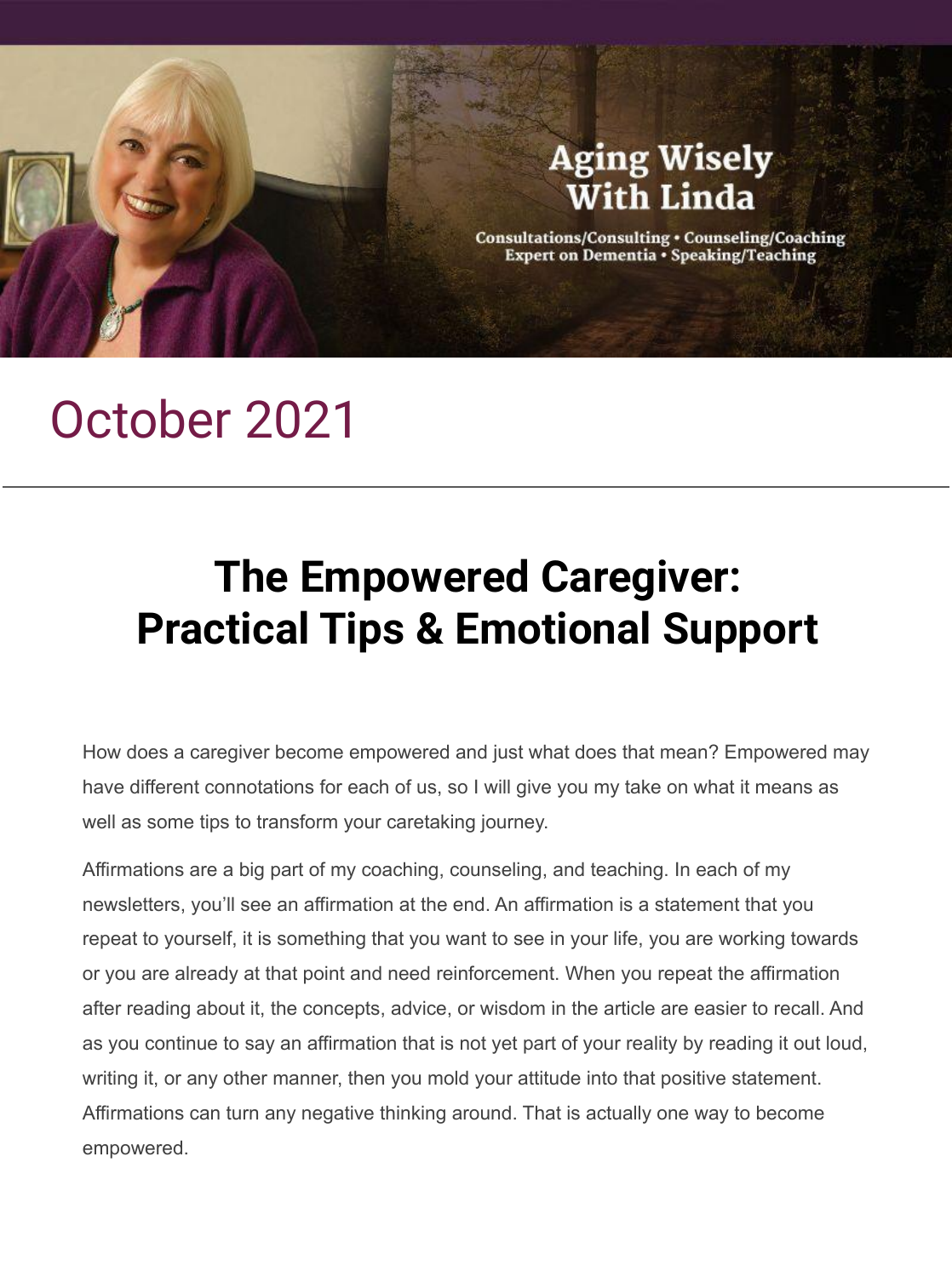Empowerment is the focus of <u>[my book](https://lindafodrinijohnson.com/the-empowered-caregiver/)</u> (title the same as this newsletter). Major concepts include:

The first step is to face the "reality" of the journey you are on. That means you understand the illness of your family member and, you understand the treatments and the types of care that will be necessary for this person. This is not an easy place to be because you might still be searching for ways to change the trajectory or reverse the current situation in any way that you can. We never want to give up on hope. Accepting the reality of the situation just allows you to move beyond step one in feeling empowered.

While my book was written for adult children of aging parents, I find it has information that will help spousal caregivers and can also be a resource for older adults to give to their children for future reference.

The second step in this journey is to get sound advice on planning, legal issues, community resources, medical interventions, caregiver support, and more. This is the more cerebral or cognitive information caregiving families need. They also need to know who and how to build a team of experts to guide or coach them on the journey. If you build such a team, then any time you have a worry, you go to the expert on your team that has the guidance you need.